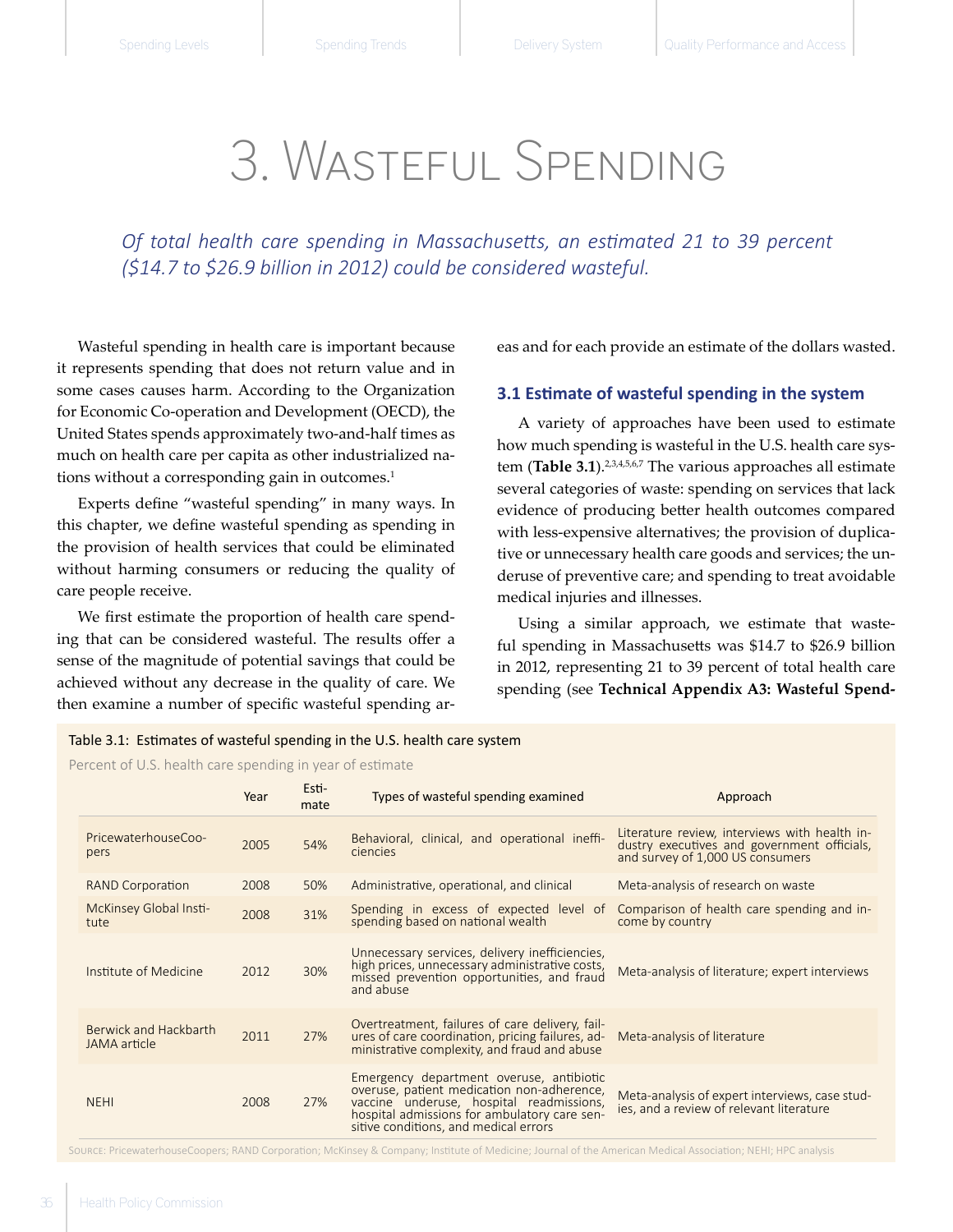### Table 3.2: Selected examples of wasteful spending in Massachusetts

Dollars

|                                                                                                                                                                        | Estimate of<br>wasteful spending | Year | Definition of category                                                                                                                                                                                                                                             |  |  |  |
|------------------------------------------------------------------------------------------------------------------------------------------------------------------------|----------------------------------|------|--------------------------------------------------------------------------------------------------------------------------------------------------------------------------------------------------------------------------------------------------------------------|--|--|--|
| Opportunities for coordinated action across care settings                                                                                                              |                                  |      |                                                                                                                                                                                                                                                                    |  |  |  |
| Preventable acute hospital<br>readmissions                                                                                                                             | \$700M                           | 2009 | Hospital readmissions that could have been prevented through quali-<br>ty care in the initial hospitalization, adequate discharge planning, ad-<br>equate post-discharge follow-up, or improved coordination between<br>inpatient and outpatient health care teams |  |  |  |
| Unnecessary ED visits                                                                                                                                                  | \$550M                           | 2010 | Visits to the emergency room that could have been avoided with timely<br>and effective primary care                                                                                                                                                                |  |  |  |
| Opportunity for hospital action                                                                                                                                        |                                  |      |                                                                                                                                                                                                                                                                    |  |  |  |
| Health care-associated<br>infections                                                                                                                                   | \$10 to \$18M                    | 2011 | Infections contracted while patients are in a hospital receiving health<br>care treatment for other conditions                                                                                                                                                     |  |  |  |
| Opportunities for physician and patient action                                                                                                                         |                                  |      |                                                                                                                                                                                                                                                                    |  |  |  |
| Early elective inductions                                                                                                                                              | $$3$ to $$8M$                    | 2012 | Elective inductions before 39 weeks, which increase the health risks for<br>newborn babies and dramatically raise the likelihood of those infants<br>being admitted to neonatal intensive care                                                                     |  |  |  |
| Inappropriate imaging for<br>lower back pain                                                                                                                           | $$1$ to $$2M$                    | 2011 | Diagnostic imaging (X-rays, CT scans, and MRIs) used against clinical guidelines in office visits for lower back pain                                                                                                                                              |  |  |  |
| Source: Massachusetts Division of Health Care Finance and Policy; Massachusetts Department of Public Health; Massachusetts All-Payer Claims Database; Choosing Wisely; |                                  |      |                                                                                                                                                                                                                                                                    |  |  |  |

Leapfrog Group, American Journal of Obstetrics and Gynecology; Journal of the American Medical Association Internal Medicine; HPC analysis

**ing**). This estimate, which includes both clinical activities and structural characteristics that contribute to wasteful spending, was based on national estimates augmented with Massachusetts-specific data where available.

## **3.2 Opportunities identified for wasteful spending reduction**

Our estimate of wasteful spending in Massachusetts suggests significant opportunities for reducing spending. To provide guidance on how to capture these opportunities, we identify specific measurable types of wasteful spending in the Massachusetts health care system. This analysis has two goals:

- Cataloguing instances of wasteful spending and their relative size to support the health care industry in prioritizing areas for waste-reduction efforts
- Developing an evidence-based foundation for policy efforts to support reducing wasteful spending

We selected five examples based on their prevalence in policy discussions and research, insight from experts in the field, and the availability of data (**Table 3.2**). These five examples span three categories: large opportunities requiring coordinated action across care settings, opportunities addressable by hospitals, and opportunities addressable by individual physicians and patients. The estimates presented here are based on a review of previously published estimates and on our analyses of newly available data. Each example represents an opportunity not only to reduce spending, but also to improve the quality of care delivered.

#### 3.2.1 Preventable acute hospital readmissions

A readmission occurs when a patient is admitted to a hospital within a defined period of time after being discharged from an index hospitalization. Readmissions are often viewed as failures of either care delivery (such as incomplete treatment or poor care of the underlying problem) or care coordination (such as incomplete discharge planning or inadequate access to post-acute care).<sup>8</sup> Readmissions are important not only because they are indicators of lower quality, but also because each additional hospital admission is expensive.<sup>9</sup> The federal government has estimated spending on readmissions for Medicare patients alone at \$26 billion annually, of which more than \$17 billion, or 65 percent, is preventable.<sup>10</sup>

The Massachusetts average readmission rate is higher than the national rate in the Medicare population for major conditions.<sup>i</sup> Moreover, the Massachusetts Medicare average excess readmissions ratio<sup>ii</sup> is higher than the national average.11 Within Massachusetts, readmissions rates

i   Readmissions measures cover three conditions: acute myocardial infarction, heart failure, and pneumonia.

ii  The excess readmissions ratio is a measure of observed readmissions relative to those expected based on a hospital's case mix.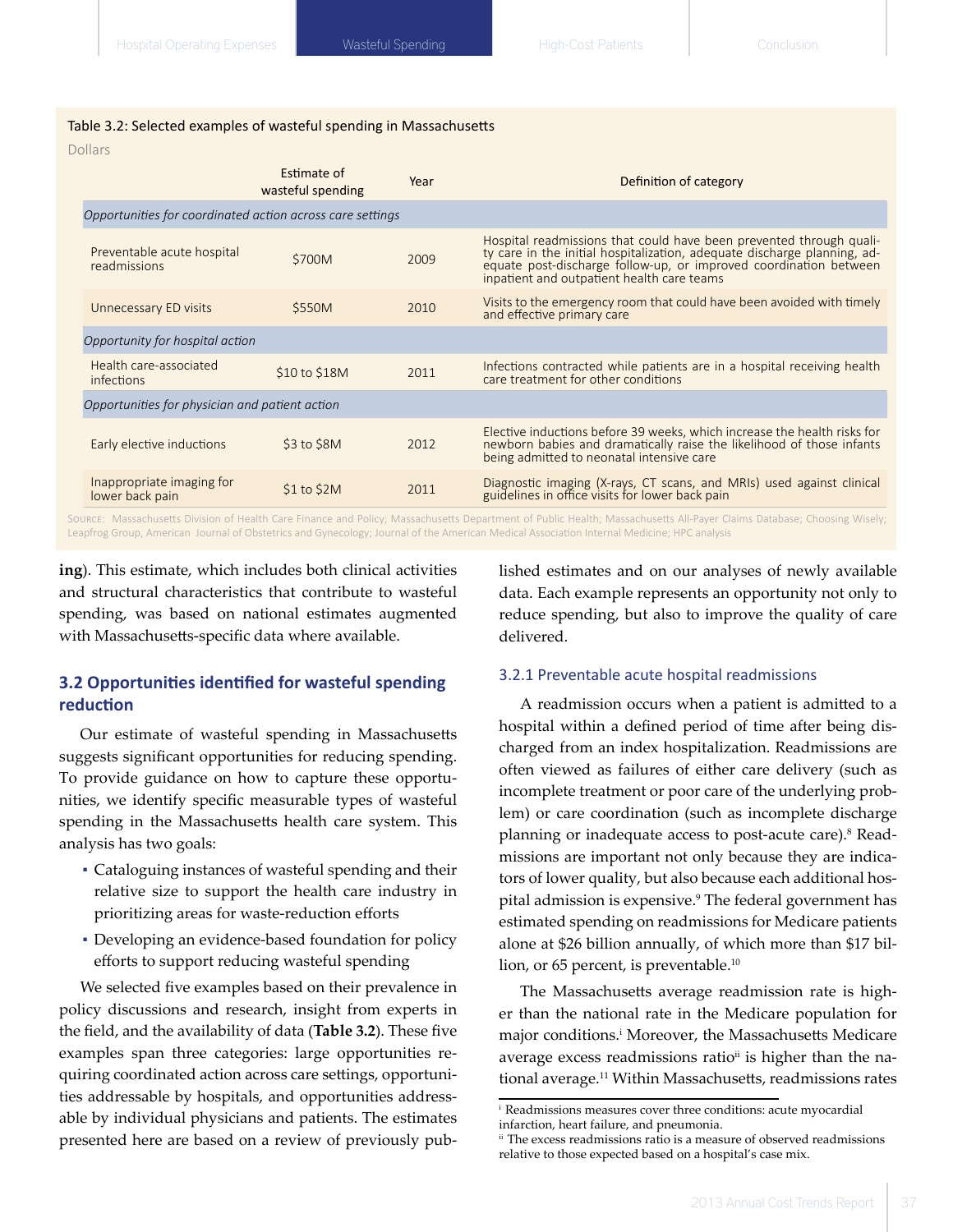#### Figure 3.1: Readmissions within 30 days for acute myocardial infarction for Massachusetts acute hospitals Risk-standardized excess readmissions ratio for Medicare beneficiaries by hospital, 2009-2011

Risk-standardized excess readmission ratio for Medicare beneficiaries by hospital, 2009-2011



Massachusetts acute hospitals

Figure 3.2: Readmissions within 30 days for heart failure for Massachusetts acute hospitals Figure 3.2: Readmissions within 30 days for heart failure for Massachusetts acute hospitals

eficiaries by hospital, 2009-2011 Risk-standardized excess readmission ratio for Medicare ben-



#### Figure 3.3: Readmissions within 30 days for pneumonia for Massachusetts acute hospitals

eficiaries by hospital, 2009-2011 Risk-standardized excess readmission ratio for Medicare ben-



vary, with some hospitals below the U.S. average (**Figures 3.1, 3.2, 3.3**).

Readmissions can be categorized based on whether they are preventable.<sup>iii</sup> One widely used definition of a preventable readmission is "if there was a reasonable expectation that it could have been prevented by one or more of the following: (1) the provision of quality care in the initial hospitalization, (2) adequate discharge planning, (3) adequate postdischarge follow-up, or (4) improved coordination between inpatient and outpatient health care teams."<sup>10</sup> For example, the expected readmission rate for surgical procedures is quite low, implying that many readmissions of this type may be preventable.10 In 2011, a CHIA study found that 8.9 percent of all hospitalizations in Massachusetts resulted in a potentially preventable readmission, with performance varying significantly by hospital (rates ranging from  $5.6$  to  $13.9$  percent).<sup>12</sup> The study estimated that these potentially preventable readmissions represented \$704 million of spending in FY2009.<sup>12</sup>

A number of efforts are under way to reduce all types of preventable hospital readmissions at the federal and the state level. In 2012, for example, CMS launched the Readmissions Reduction Program, which financially penalizes hospitals that have excess readmissions based on their 30-day readmission rates for acute myocardial infarction, heart failure, and pneumonia.

In Massachusetts, the State Action on Avoidable Rehospitalizations (STAAR) Initiative has been working since 2009 to reduce avoidable readmissions and improve care transitions for patients and families.<sup>13</sup> A multi-state, multi-stakeholder approach, the STAAR Initiative has led to the formation of over 50 cross-continuum teams in Massachusetts, with hospitals, long-term care facilities, home health agencies, and physician offices committing to provide increased transparency into readmission rates and to drive improvement.13 Another Massachusetts innovation in readmissions reduction is the Re-Engineered Discharge (RED) system, developed by researchers at the Boston University Medical Center. This set of activities and materials for improving the discharge process has proven to be effective in reducing readmissions and post-discharge ED visits.14 Other Massachusetts stakeholders are working with nursing facilities to tailor and disseminate the INTERACT II (Interventions to Reduce Acute Care Transfers) toolkit, a set of clinical and educational resources that are intended to improve care within nursing facilities and to minimize transfers to the acute hospital that are potentially avoidable.<sup>15</sup> Many other efforts, such as the Delivery System Transformation Initiatives (DSTI), the Community-based Care Transitions Program (CCTP), and Mass-Health's preventable readmissions policy, are also under way in Massachusetts.

#### 3.2.2 Unnecessary emergency department visits

Visits to emergency departments (ED), which provide a wide range of health care services regardless of people's ability to pay or the severity of their condition, are another source of wasteful spending, specifically ED overuse. According to a 2012 CHIA report, ED overuse is defined as ED visits that are preventable or avoidable with timely and effective primary care.<sup>16</sup> Such visits can be classified into three types of categories:

▪ Non-emergent care,

iii Not all readmissions are preventable or undesirable. Even with high-quality, evidence-based care, some patients discharged from the hospital can be expected to encounter medical issues in the month after discharge that will require another hospitalization.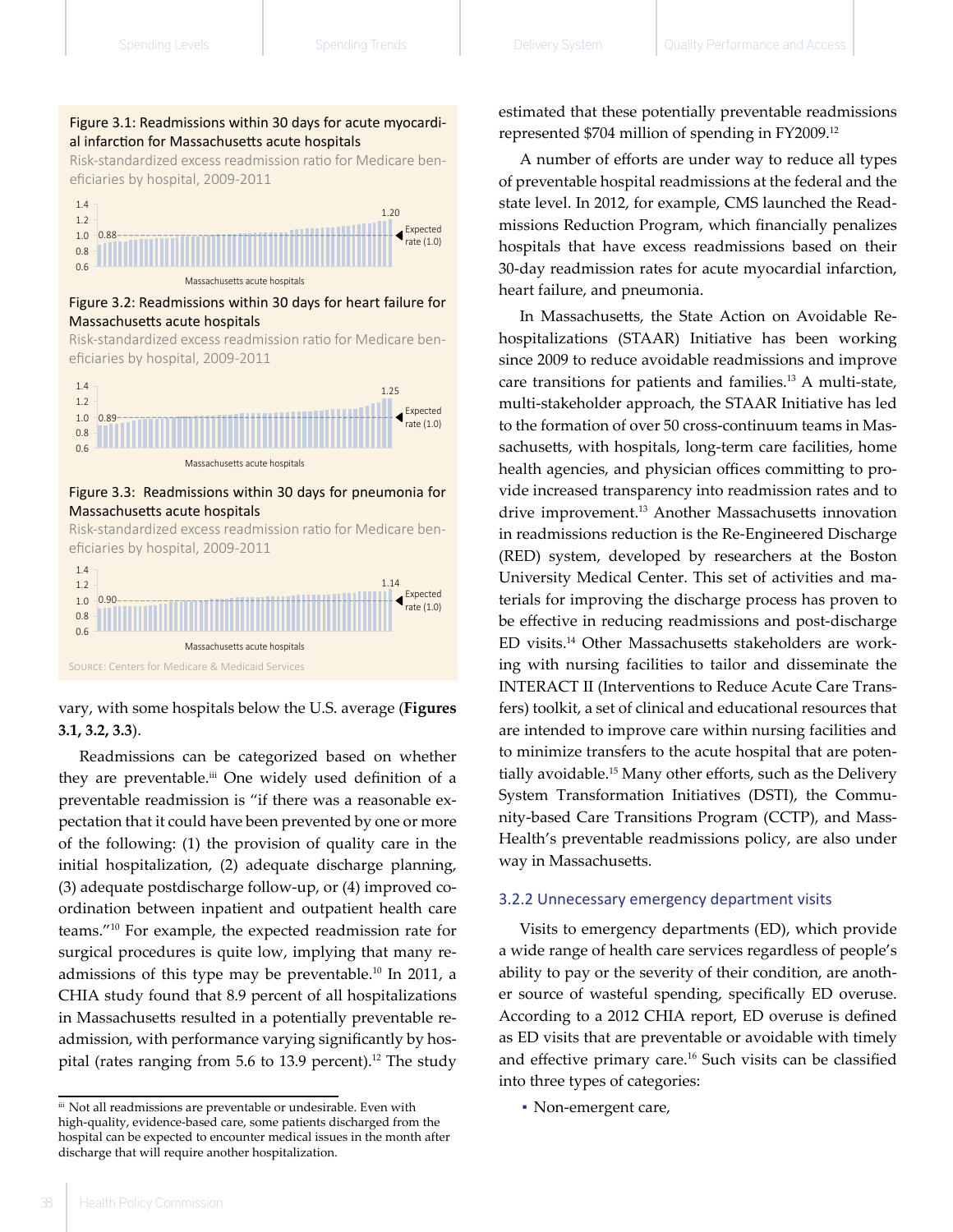- Emergent care that could have been treated in a primary care setting, and
- Emergent care that requires an ED setting but that could have been prevented or avoided through earlier intervention.

These three categories of overuse account for approximately half of the total ED visits in Massachusetts. Effective interventions are needed to reduce the estimated \$558 million in spending associated with preventable ED visits in Massachusetts in 2012.<sup>16</sup>

A number of potential interventions may reduce unnecessary ED utilization. Some of these involve increased access to primary care, through efforts like scope of practice changes, expansion of limited service clinics, workforce development, and development of patient-centered medical homes.iv Other interventions involve better management of those with chronic conditions who experience acute exacerbations requiring urgent attention. Accountable care models that promote better population health management, reward care coordination, and provide for better transitions of care have the potential to reduce this segment of ED use.

## 3.2.3 Health care-associated infections

Patients can sometimes contract an infection while they are in a hospital receiving health care treatment for other conditions – often referred to as nosocomial or health care-associated infections (HAIs).<sup>17</sup> In the United States, an estimated 1.7 million hospital patients – 4.5 out of every 100 admissions – experience HAIs, which cause or contribute to the deaths of nearly 100,000 people annually.17 The most frequent type of HAI in the United States is urinary tract infection (36 percent of all HAIs), followed by surgical site infection (20 percent), and central line-associated bloodstream infection and ventilator-associated pneumonia (both 11 percent).<sup>17</sup> These HAIs can greatly harm the health of patients, sometimes requiring years of follow-up treatment, multiple surgeries, and permanent disability.

The ideal benchmark for HAIs is zero. While reduction efforts have successfully brought the occurrences of HAIs

in Massachusetts down over the past few years, hundreds of these infections are still reported annually.18 We estimate that these HAIs represented \$10 to \$18 million of wasteful spending in 2011.

## 3.2.4 Elective induction of labor before 39 weeks

When a woman is nearing the end of a pregnancy, she may have her labor induced rather than waiting for it to begin on its own. Labor induction is *indicated* when there are health concerns for the mother and/or child. But when the reason is non-medical, such as matters of convenience or preference, it is an *elective* labor induction. Evidence shows that elective inductions before 39 weeks increase the health risks for newborn babies and dramatically raise the likelihood of those infants being admitted to neonatal intensive care. In addition to these health concerns, early elective inductions also generate higher medical expenditures due to increased rates of costly Cesarean sections (C-sections) and neonatal intensive care unit (NICU) stays.<sup>19</sup>

5.9 percent of all births in Massachusetts were early elective inductions in 2012. $20$  Although this rate is significantly improved from prior performance due to concerted efforts around the nation and in Massachusetts, there is still further room for improvement. We estimate that reducing this rate could save \$3 to \$8 million per year from a corresponding decrease in NICU stays.

Evidence from interventions piloted in certain hospitals suggests lower rates are feasible. A 2010 study of hospitals that implemented programs to reduce elective inductions found it possible to achieve rates of 1.7 to 4.3 percent, depending on whether the hospital implemented a "soft stop" policy –- in which physicians were discouraged from elective inductions, but compliance was not enforced – or a "hard stop" policy barring any elective induction.<sup>21</sup>

## 3.2.5 Overuse of diagnostic imaging for acute lower back pain

Nationally, acute lower back pain is the second-most common symptomatic reason for office visits to primary care physicians, and it is the most common reason for office visits to orthopedic surgeons, neurosurgeons, and occupational medicine physicians.<sup>22</sup> In many of these visits, patients receive an x-ray, CT scan, or MRI to diagnose the issue. But evidence shows that, within six weeks, 90 percent of episodes will resolve effectively regardless of whether patients receive an imaging test. Furthermore, these tests often trigger unnecessary interventions and

<sup>&</sup>lt;sup>iv</sup> Chapter 224 includes a number of reforms to improve access to primary care. The law expands the definition of primary care provider to include nurse practitioners and physician assistants and broadens the scope of practice for nurse practitioners in limited service clinics. In addition, it includes three programs to develop a broader primary care workforce: loan forgiveness for providers who care for underserved populations; grants to promote residency programs at community health centers; and grants for providers serving at a community health center. Chapter 224 also charges the Commission with the certification of patient-centered medical homes.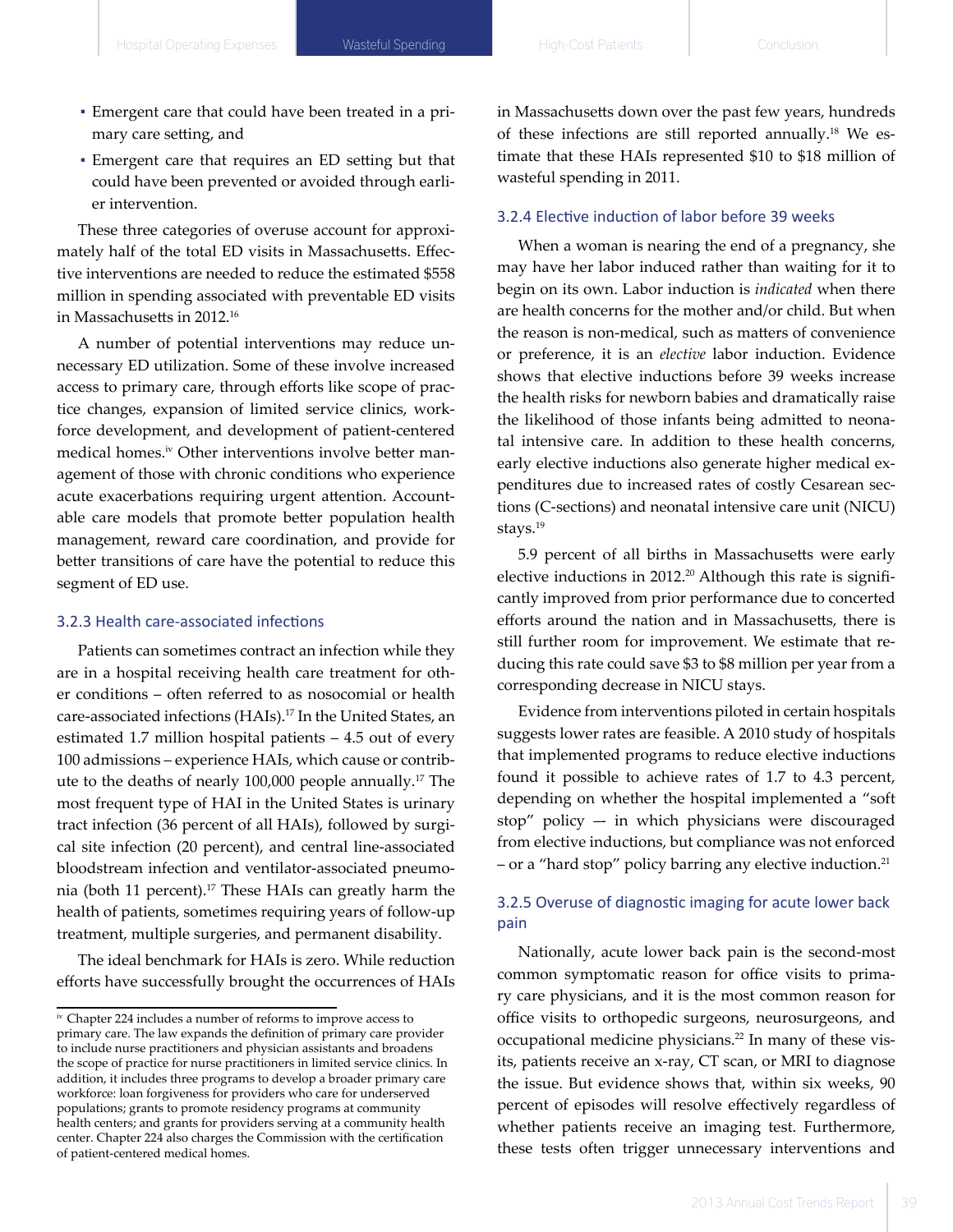lead to additional procedures that complicate recovery.<sup>23</sup>

Our analysis of claims data shows that 21 percent of Massachusetts patients with uncomplicated lower back pain received imaging studies against guidelines.<sup>v</sup> Inappropriate imaging studies for these diagnoses represent \$1 to \$2 million in annual spending. The cost of unnecessary care that can follow an imaging study may generate additional wasteful spending. Moreover, inappropriate imaging for other conditions may represent additional opportunities.

### **3.3 Conclusion**

Analysis of wasteful spending in Massachusetts suggests that the magnitude of waste is 21 to 39 percent of personal health care expenditures, or \$14.7 to \$26.9 billion in 2012. Reducing wasteful spending represents an important opportunity to slow the growth in health care expenditures for Massachusetts residents. Already, many efforts are under way across the nation to identify and address specific areas of clinical waste.<sup>vi</sup> As these efforts take shape, it will be important to ensure that investments made generate a sufficient return in the form of lower spending and that the savings generated translate into lower premiums, shared with the households and businesses that purchase health care.

#### **References**

- 1  Organization of Economic Cooperation and Development. OECD Health Data 2013: How Does the United States Compare. Paris (FR): Organization of Economic Cooperation and Development; 2013 Jun.
- 2  PricewaterhouseCooper Health Research Institute. The Price of Excess: Identifying Waste in Healthcare Spending. New York (NY): PricewaterhouseCoopers; 2010.
- 3  Bentley TG, Effros RM, Palar K, Keeler EB. Waste in the U.S. Health Care System: A Conceptual Framework. Milbank Quarterly. 2008 Dec;86(4):629-659.
- 4  Farrell D, Jenson E, Kocher B, Lovegrove N, Melham F, Mendonca L, Parish B. Accounting for the Cost of US Health Care: A New Look at Why Americans Spend More. New York (NY): McKinsey Global Institute, McKinsey & Company; 2008 Dec.
- 5  Young PL, Olsen L. The Healthcare Imperative: Lowering Costs and Improving Outcomes: Workshop Series Summary. Washington (DC): Institute of Medicine; 2010.
- 6  Berwick DM, Hackbarth AD. Eliminating Waste in U.S. Health Care. Journal of the American Medical Association. 2012;307(14):1513- 1516.
- 7  NEHI. How Many More Studies Will It Take? Cambridge (MA): NEHI; 2008 Nov 25.
- 8  Halfon P, Eggli Y, Pretre-Rohrbach I, Meylan D, Marazzi A, Bernard B. Validation of the Potentially Avoidable Hospital Readmission Rate as a Routine Indicator of the Quality Of Hospital Care. Med Care. 2006;44(11):972-981.
- 9  Anderson GF, Steinberg EP. Hospital Readmissions in the Medicare Population. New England Journal of Medicine. 1984;311(21):1349- 1353.
- 10  Goldfield NI, McCullough EC, Hughes JS, Tang AM, Eastman B, Rawlins LK, Averill RF. Identifying Potentially Avoidable Preventable Readmissions. Health Care Financing Review. 2008;30(1):75-91.
- 11  Centers for Medicare & Medicaid Services. Hospital Compare [Internet]. Washington (DC): Centers for Medicare & Medicaid Services; [cited 2013 Dec 18]. Available from: http://www.medicare. gov/hospitalcompare/search.html.
- 12  Massachusetts Division of Health Care Finance and Policy. Challenges in Coordination of Health Care Services [Internet]. Boston (MA): Massachusetts Division of Health Care Finance and Policy; 2011 Jun 30 [cited 2013 Dec 18]. Available from: http://www. mass.gov/chia/docs/cost-trend-docs/cost-trends-docs-2011/eccleston-stacey-june-30.pdf.
- 13  Massachusetts Coalition for the Prevention of Medical Errors and the Massachusetts Hospital Association. Reducing Readmissions: Highlights from Massachusetts STAAR Cross-Continuum Teams [Internet]. Boston (MA): Massachusetts Coalition for the Prevention of Medical Errors and the Massachusetts Hospital Association; [cited 2013 Dec 18]. Available from: http://www.macoalition. org/Initiatives/ma-staar2012/STAAR-CCT%20Storybook%20Highlights%202012.pdf.
- 14  Jack B, Paasche-Orlow M, Mitchell S, Forsythe S, Martin J, Brach C. Re-Engineered Discharge (RED) Toolkit [Internet]. Boston (MA) and Washington (DC): Agency for Healthcare Research and Quality; [cited 2013 Dec 18]. Available from: http://www.ahrq.gov/professionals/systems/hospital/toolkit/.
- 15  Massachusetts Senior Care Foundation. Studies in Progress: Interventions to Reduce Acute Care Transfers (INTERACT II) [Internet]. Boston (MA): Massachusetts Senior Care Foundation; [cited 2013 Dec 18]. Available from: http://www.maseniorcarefoundation. org/research/studies\_in\_progress.aspx.
- 16  Massachusetts Division of Health Care Finance and Policy. Massachusetts Health Care Cost Trends: Efficiency of Emergency Department Utilization in Massachusetts. Boston (MA): Massachusetts Division of Health Care Finance and Policy; 2012 Aug.

v   Based on analysis of Medicare and commercial claims in the All-Payer Claims Database. Inappropriate imaging for lower back pain was identified using Optum's Evidence-Based Medicine (EBM) algorithms. vi  Examples include efforts led by the National Priorities Partnership, the ABIM Choosing Wisely Campaign, the Institute for Clinical Systems Improvement (ICSI), and the Institute for Healthcare Improvement (IHI). These groups produce guidelines and lists of medical services and treatments that do not represent evidence-based practice.